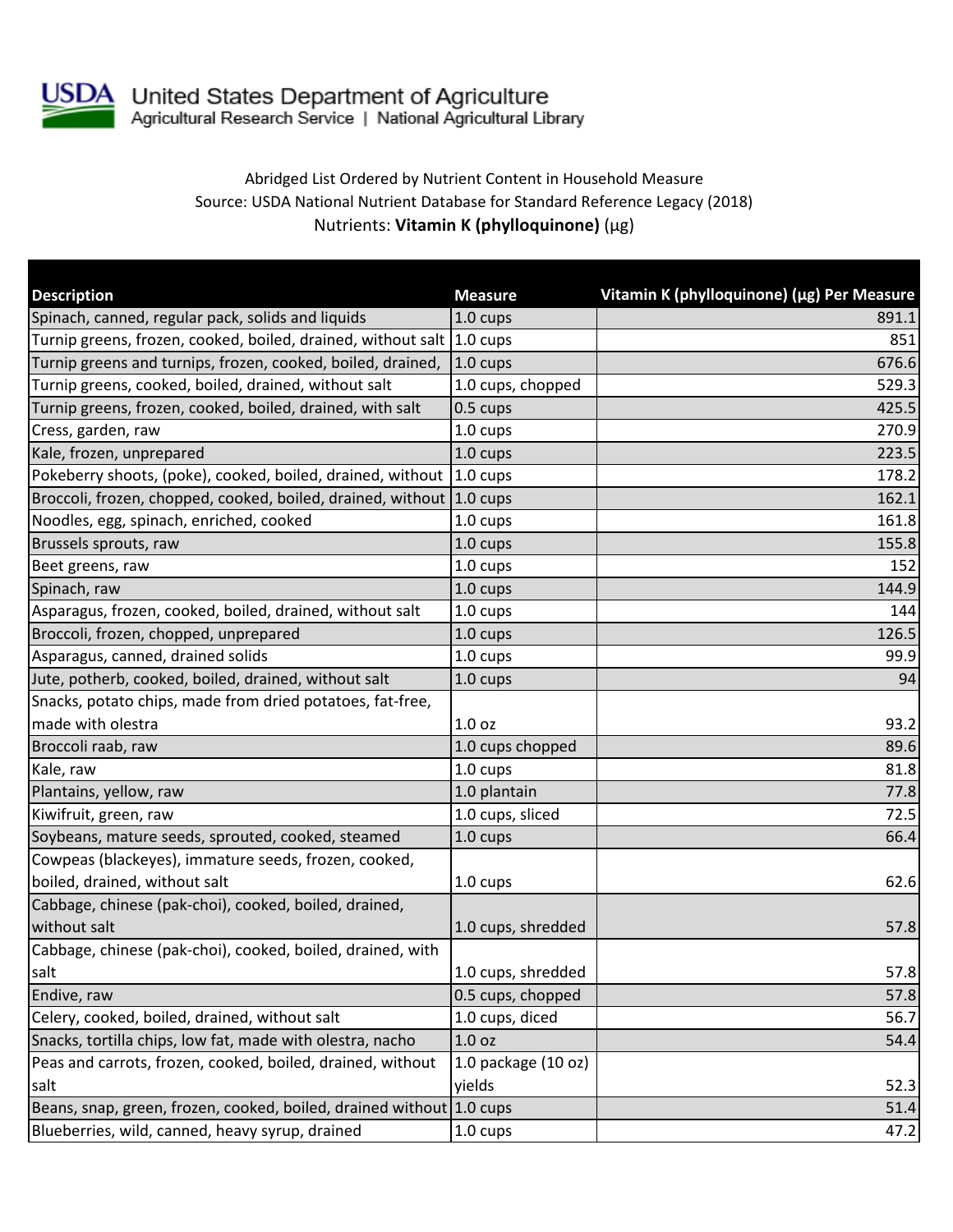|                                                                    | 0.33 package (10    |      |
|--------------------------------------------------------------------|---------------------|------|
| Okra, frozen, unprepared                                           | oz)                 | 46.9 |
| Asparagus, cooked, boiled, drained                                 | 0.5 cups            | 45.5 |
| Okra, frozen, cooked, boiled, drained, without salt                | 0.5 cups slices     | 44   |
| Cowpeas (blackeyes), immature seeds, cooked, boiled,               |                     |      |
| drained, without salt                                              | 1.0 cups            | 43.9 |
| Blueberries, frozen, sweetened                                     | 1.0 cups, thawed    | 40.7 |
| Beverages, Whey protein powder isolate                             | 3.0 scoop           | 40   |
| Blackberry juice, canned                                           | $1.0 \text{ cups}$  | 38   |
| Edamame, frozen, unprepared                                        | 1.0 cups            | 37.1 |
| Peas, green, raw                                                   | 1.0 cups            | 36   |
| Pie crust, deep dish, frozen, unbaked, made with enriched          | 1.0 pie crust       |      |
| flour                                                              | (average weight)    | 33.8 |
| Pie crust, deep dish, frozen, baked, made with enriched            | 1.0 pie crust       |      |
| flour                                                              | (average weight)    | 33.7 |
| Pie Crust, Cookie-type, Chocolate, Ready Crust                     | 1.0 crust           | 33.1 |
|                                                                    |                     |      |
| Cabbage, chinese (pe-tsai), raw                                    | 1.0 cups, shredded  | 32.6 |
| Leeks, (bulb and lower leaf-portion), cooked, boiled,              |                     |      |
| drained, without salt                                              | 1.0 leek            | 31.5 |
|                                                                    |                     |      |
| Blackberries, frozen, unsweetened                                  | 1.0 cups, unthawed  | 29.9 |
| Mung beans, mature seeds, sprouted, cooked, boiled,                |                     |      |
| drained, without salt                                              | 1.0 cups            | 28.1 |
| Pomegranate juice, bottled                                         | 1.0 cups            | 25.9 |
| Pears, dried, sulfured, stewed, without added sugar                | 1.0 cups, halves    | 25.2 |
| Soup, cream of mushroom, canned, condensed                         | 0.5 cups            | 24.7 |
| Peas, edible-podded, raw                                           | 1.0 cups, chopped   | 24.5 |
| Grapes, canned, thompson seedless, water pack, solids and 1.0 cups |                     | 24   |
|                                                                    |                     | 22.5 |
| Salad dressing, mayonnaise, regular                                | 1.0 tbsp            |      |
|                                                                    | 0.12 pie 1 pie (1/8 |      |
| Pie, Dutch Apple, Commercially Prepared                            | of 9" pie)          | 21.5 |
| Beverages, UNILEVER, SLIMFAST, meal replacement,                   |                     |      |
| regular, ready-to-drink, 3-2-1 Plan                                | 1.0 bottle          | 19.2 |
| Soup, pea, split with ham, canned, chunky, ready-to-serve          | $1.0 \text{ cups}$  | 18   |
| Plantains, yellow, baked                                           | 1.0 cups            | 17.9 |
| Spices, thyme, dried                                               | 1.0 tsp, leaves     | 17.1 |
| Carrots, raw                                                       | 1.0 cups chopped    | 16.9 |
| Nuts, hazelnuts or filberts                                        | 1.0 cups, chopped   | 16.3 |
| Bread, cheese                                                      | 1.0 slice           | 15.6 |
| Vegetable juice cocktail, canned                                   | 1.0 cups            | 15.4 |
| Soup, beef and vegetables, canned, ready-to-serve                  | 1.0 cups            | 15   |
| Carrots, canned, regular pack, drained solids                      | 1.0 cups, sliced    | 14.3 |
| Grapes, american type (slip skin), raw                             | 1.0 cups            | 13.4 |
| Potatoes, mashed, dehydrated, prepared from granules               |                     |      |
| with milk, water and margarine added                               | $1.0 \text{ cups}$  | 13.2 |
| Desserts, mousse, chocolate, prepared-from-recipe                  | 1.0 recipe yield    | 12.9 |
| Cauliflower, green, raw                                            | 1.0 cups            | 12.9 |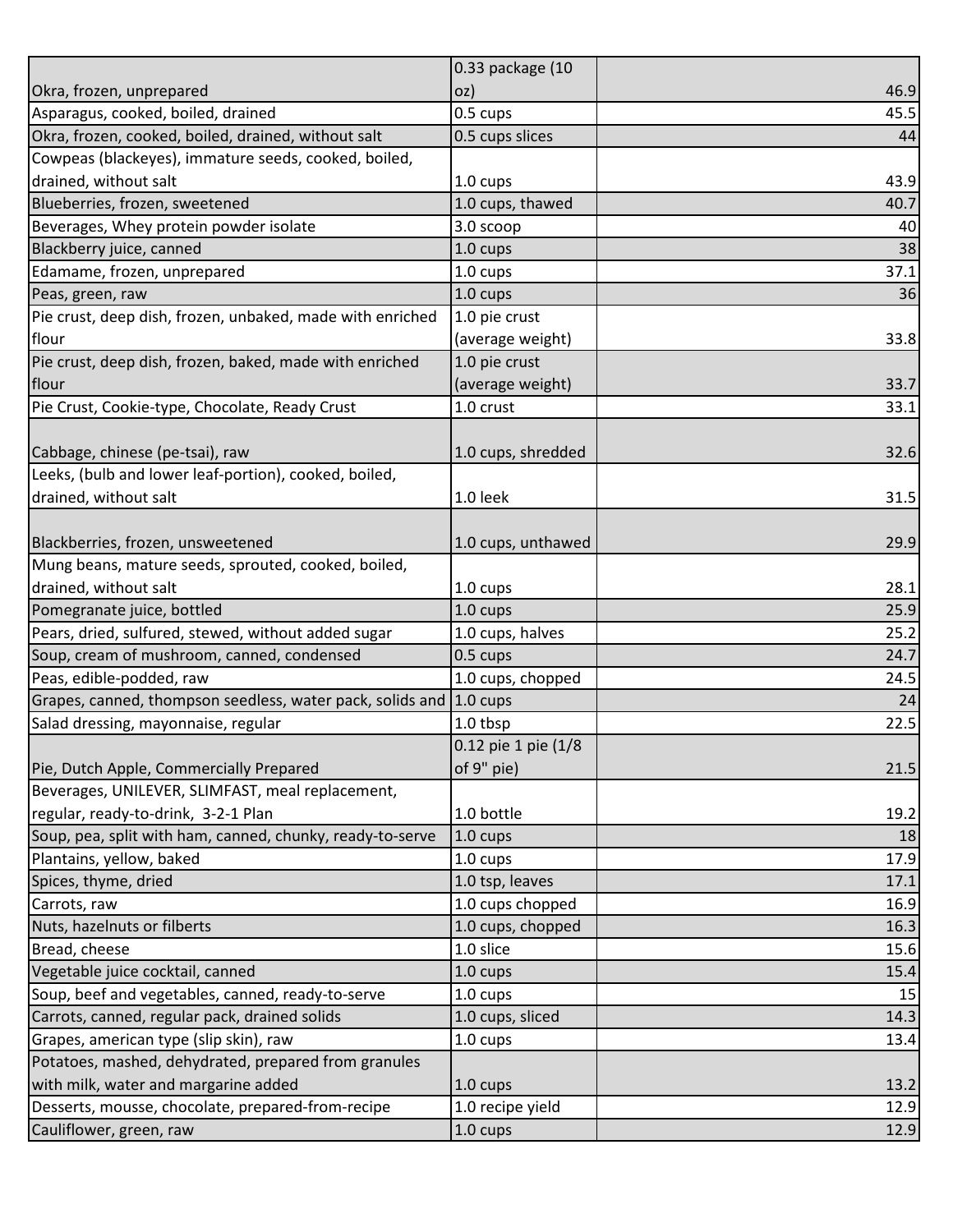| Garlic bread, frozen                                                             | 1.0 slice presliced | 12.7             |
|----------------------------------------------------------------------------------|---------------------|------------------|
|                                                                                  |                     |                  |
| DIGIORNO Pizza, cheese topping, rising crust, frozen, baked 1.0 slice 1/4 of pie |                     | 12.6             |
| Currants, red and white, raw                                                     | 1.0 cups            | 12.3             |
| Candies, confectioner's coating, peanut butter                                   | 1.0 cups chips      | 12.3             |
| Margarine-like, margarine-butter blend, soybean oil and                          | 1.0 tbsp            | 12.2             |
| Carrots, canned, no salt added, solids and liquids                               | 0.5 cups slices     | 12.1             |
| Beans, pink, mature seeds, raw                                                   | 1.0 cups            | 12               |
|                                                                                  |                     |                  |
| Loganberries, frozen                                                             | 1.0 cups, unthawed  | 11.5             |
| Carrots, frozen, unprepared (Includes foods for USDA's                           |                     |                  |
| Food Distribution Program)                                                       | 0.5 cups slices     | 11.3             |
| Crackers, standard snack-type, regular                                           | 5.0 crackers        | 11.1             |
| Beans, black, mature seeds, raw                                                  | 1.0 cups            | 10.9             |
| Lima beans, immature seeds, cooked, boiled, drained,                             | 1.0 cups            | 10.5             |
| Squash, summer, crookneck and straightneck, frozen,                              |                     |                  |
| cooked, boiled, drained, without salt                                            | 1.0 cups slices     | 10.4             |
|                                                                                  |                     |                  |
| Boysenberries, frozen, unsweetened                                               | 1.0 cups, unthawed  | 10.3             |
| Oil, canola                                                                      | 1.0 tbsp            | 10               |
| Cookies, chocolate sandwich, with creme filling, regular                         | 3.0 cookie          | 9.9              |
| Lima beans, immature seeds, frozen, baby, cooked, boiled,                        |                     |                  |
| drained, without salt                                                            | 1.0 cups            | 9.4              |
| Tomato products, canned, sauce, with onions, green                               |                     |                  |
| peppers, and celery                                                              | 1.0 cups            | 9.2              |
| Tomato products, canned, puree, with salt added                                  | 1.0 cups            | 8.5              |
| Tomato products, canned, puree, without salt added                               | 1.0 cups            | 8.5              |
| Lima beans, immature seeds, frozen, fordhook, unprepared 1.0 cups                |                     | 8.5              |
| Salad dressing, sesame seed dressing, regular                                    | 1.0 tablespoon      | 8.4              |
| Figs, canned, water pack, solids and liquids                                     | 1.0 cups            | 8.2              |
| Oil, olive, salad or cooking                                                     | 1.0 tablespoon      | 8.1              |
|                                                                                  | 6.0 cracker 1       |                  |
| Crackers, cheese, sandwich-type with cheese filling                              | cracker = $6.5g$    | 8                |
| Infant formula, ABBOTT NUTRITION, SIMILAC, GO AND                                |                     |                  |
| GROW, ready-to-feed, with ARA and DHA                                            | 5.0 fl oz           | $\boldsymbol{8}$ |
| Biscuits, plain or buttermilk, dry mix                                           | 1.0 cups, purchased |                  |
| Sorghum flour, whole-grain                                                       | 1.0 cups            | 7.8<br>7.7       |
| Cream puff, eclair, custard or cream filled, iced                                | 4.0 oz              | 7.6              |
| Squash, summer, zucchini, includes skin, cooked, boiled,                         |                     |                  |
| drained, without salt                                                            | 1.0 cups, sliced    |                  |
| Apricots, canned, heavy syrup, drained                                           | 1.0 cups, halves    | 7.6<br>7.2       |
| Soup, chicken gumbo, canned, condensed                                           | 0.5 cups (4 fl oz)  | 7.2              |
| Fast Foods, biscuit, with egg and sausage                                        | 1.0 item            | 7.1              |
| Mangos, raw                                                                      | 1.0 cups pieces     | 6.9              |
| Cereals ready-to-eat, granola, homemade                                          | 1.0 cups            | 6.5              |
| Fast foods, biscuit, with egg and bacon                                          | 1.0 biscuit         | 6.5              |
|                                                                                  |                     |                  |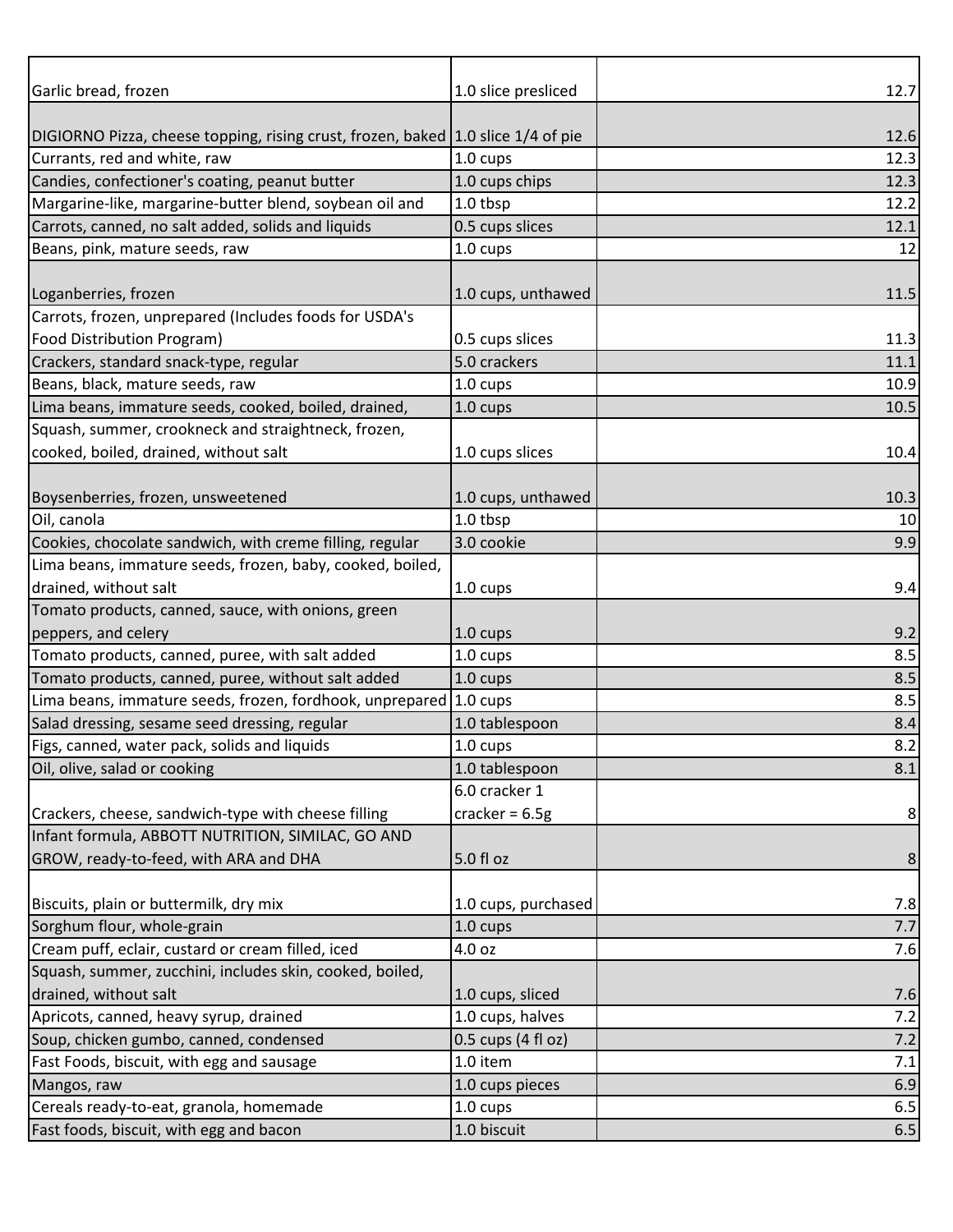| Fruit cocktail, (peach and pineapple and pear and grape             |                      |     |
|---------------------------------------------------------------------|----------------------|-----|
| and cherry), canned, heavy syrup, solids and liquids                | 1.0 cups             | 6.4 |
| Salad dressing, mayonnaise, imitation, soybean                      | 1.0 tbsp             | 6.3 |
|                                                                     | 1.0 cups, chopped    |     |
| Turkey, all classes, back, meat and skin, cooked, roasted           | or diced             | 6.3 |
| Snacks, potato sticks                                               | 1.0 oz               | 6.3 |
| Tomatoes, red, ripe, canned, packed in tomato juice                 | 1.0 cups             | 6.2 |
| Salad dressing, mayonnaise type, regular, with salt                 | 1.0 tbsp             | 6.2 |
| Pears, raw                                                          | 1.0 cups, slices     | 6.2 |
|                                                                     | 1.0 serving          |     |
|                                                                     | (approximate         |     |
| Bread, salvadoran sweet cheese (quesadilla salvadorena)             | serving size)        | 6.2 |
| Soup, chicken, canned, chunky, ready-to-serve                       | 1.0 cups             | 6.1 |
| Tomatoes, red, ripe, canned, stewed                                 | 1.0 cups             | 6.1 |
| Beans, black turtle, mature seeds, cooked, boiled, without          | $1.0 \text{ cups}$   | 6.1 |
|                                                                     | 1.0 potato large (3" |     |
| Potatoes, Russet, flesh and skin, baked                             | to 4-1/4" dia.       | 6   |
| Fish, tuna, white, canned in oil, drained solids                    | 3.0 oz               | 5.9 |
| Apricots, canned, heavy syrup pack, with skin, solids and           | 1.0 cups, halves     | 5.7 |
| Chicken, broilers or fryers, drumstick, meat and skin,              | 1.0 cups, chopped    |     |
| cooked, stewed                                                      | or diced             | 5.6 |
| Tomato juice, canned, with salt added                               | 1.0 cups             | 5.6 |
| Tomato juice, canned, without salt added                            | 1.0 cups             | 5.6 |
|                                                                     | 11.0 crackers (1     |     |
| Crackers, cream, Gamesa Sabrosas                                    | NLEA serving)        | 5.5 |
| Beans, black turtle, mature seeds, canned                           | 1.0 cups             | 5.5 |
| Seeds, pumpkin and squash seed kernels, roasted, with salt 1.0 cups |                      | 5.3 |
| Potatoes, mashed, dehydrated, flakes without milk, dry              | 1.0 cups             | 5.2 |
| Sweet potato, canned, syrup pack, drained solids                    | 1.0 cups             | 5.1 |
|                                                                     | 16.0 crackers 1      |     |
| Crackers, wheat, regular                                            | serving              | 4.8 |
| Currants, zante, dried                                              | 1.0 cups             | 4.8 |
| Soup, black bean, canned, condensed                                 | 1.0 cups (8 fl oz)   | 4.6 |
| Snacks, potato chips, barbecue-flavor                               | 1.0 <sub>oz</sub>    | 4.6 |
|                                                                     | 1.0 fruit (2-1/2"    |     |
| Persimmons, japanese, raw                                           | dia)                 | 4.4 |
| Cookies, chocolate chip, commercially prepared, regular,            |                      |     |
| higher fat, enriched                                                | 1.0 cookie           | 4.3 |
|                                                                     | 1.0 cups, halves or  |     |
| Peaches, canned, light syrup pack, solids and liquids               | slices               | 4.3 |
| Dessert topping, powdered                                           | 1.0 <sub>oz</sub>    | 4.3 |
| Seeds, sunflower seed kernels, oil roasted, without salt            | 1.0 cups             | 4.2 |
|                                                                     | 1.0 cups, halves or  |     |
| Peaches, canned, water pack, solids and liquids                     | slices               | 4.1 |
| Salad dressing, thousand island dressing, reduced fat               | 1.0 tablespoon       | 4.1 |
| Muffin, blueberry, commercially prepared, low-fat                   | 1.0 muffin small     |     |
| Infant formula, ABBOTT NUTRITION, SIMILAC, For Spit Up,             |                      |     |
| powder, with ARA and DHA                                            | 1.0 scoop            | 3.9 |
| Cranberry sauce, canned, sweetened                                  | 1.0 cups             | 3.9 |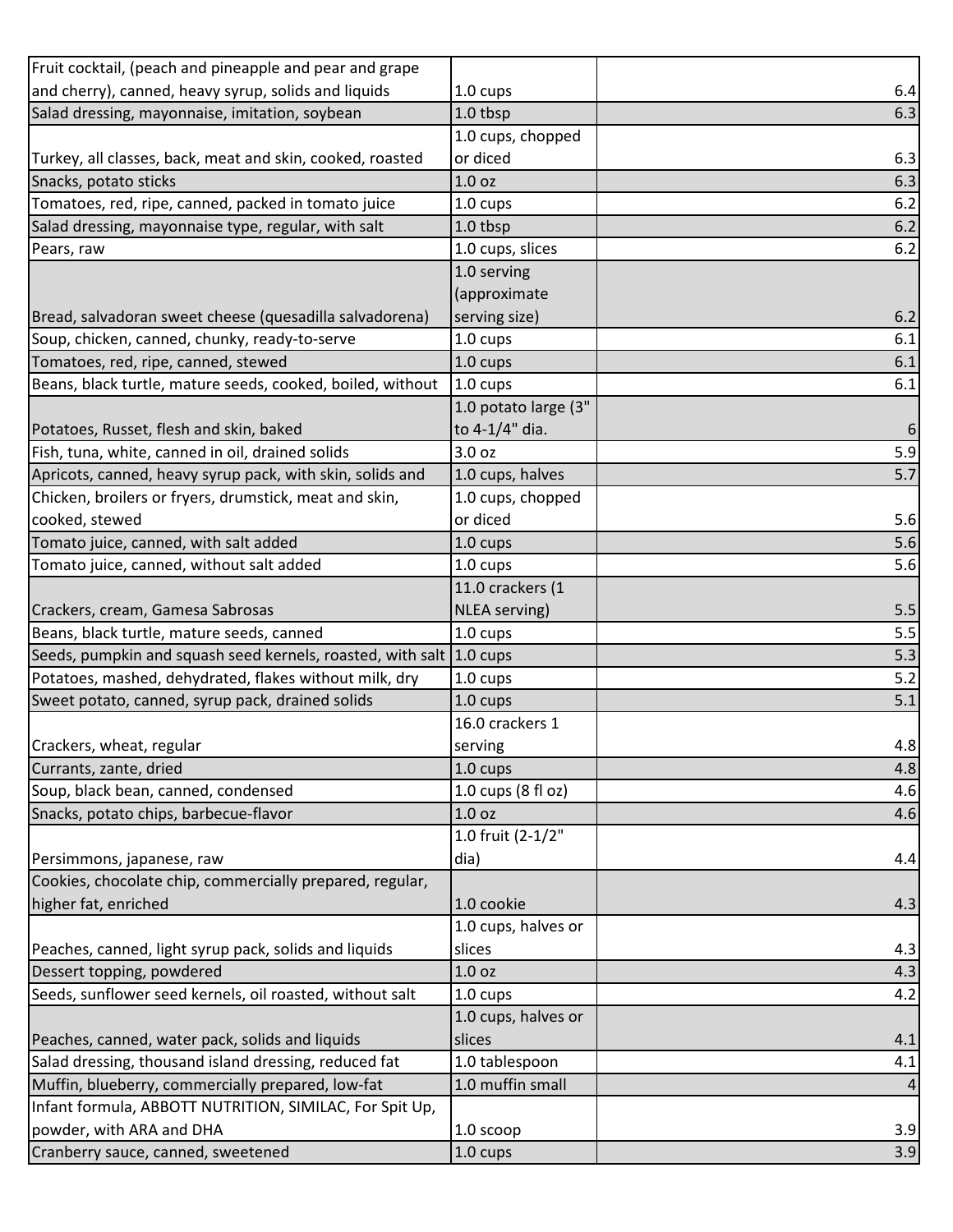| Soup, tomato, canned, condensed, reduced sodium               | 1.0 serving 1/2 cups | 3.9          |
|---------------------------------------------------------------|----------------------|--------------|
| Dessert topping, pressurized                                  | 1.0 cups             | 3.9          |
| Cheese food, pasteurized process, American, vitamin D         | 1.0 cups             | 3.8          |
| Cream, fluid, heavy whipping                                  | 1.0 cups, whipped    | 3.8          |
| Snacks, fruit leather, rolls                                  | 1.0 large            | 3.8          |
| Papayas, raw                                                  | 1.0 cups 1" pieces   | 3.8          |
| Spices, marjoram, dried                                       | $1.0$ tsp            | 3.7          |
| Biscuits, plain or buttermilk, refrigerated dough, higher fat | 1.0 biscuit          | 3.6          |
| Cherries, sweet, canned, water pack, solids and liquids       | 1.0 cups, pitted     | 3.5          |
| Salad dressing, mayonnaise, soybean and safflower oil,        | 1.0 tablespoon       | 3.4          |
| Toaster pastries, fruit, toasted (include apple, blueberry,   |                      |              |
| cherry, strawberry)                                           | 1.0 pastry           | 3.4          |
| Oil, soybean, salad or cooking, (partially hydrogenated) and  |                      |              |
| cottonseed                                                    | 1.0 tablespoon       | 3.4          |
| Oil, cocoa butter                                             | 1.0 tablespoon       | 3.4          |
| Oat flour, partially debranned                                | 1.0 cups             | 3.3          |
| Chicken, broilers or fryers, leg, meat and skin, cooked,      | 3.0 oz               | 3.3          |
| Cheese, muenster                                              | 1.0 cups, diced      | 3.3          |
| Cheese, mexican, queso chihuahua                              | 1.0 cups, diced      | 3.3          |
| Squash, winter, hubbard, baked, with salt                     | 1.0 cups, cubes      | 3.3          |
| Barley flour or meal                                          | 1.0 cups             | 3.3          |
| Fast foods, croissant, with egg, cheese, and ham              | 1.0 item             | 3.3          |
| Sausage, pork and turkey, pre-cooked                          | 1.0 serving          | 3.2          |
| Focaccia, Italian flatbread, plain                            | 1.0 piece            | 3.2          |
| Cream, fluid, light whipping                                  | 1.0 cups, whipped    | 3.2          |
| Cheese, cheddar (Includes foods for USDA's Food               |                      |              |
| Distribution Program)                                         | 1.0 cups, diced      | 3.2          |
| Potatoes, mashed, dehydrated, prepared from flakes            |                      |              |
| without milk, whole milk and butter added                     | 1.0 cups             | 3.1          |
| Cookies, shortbread, commercially prepared, plain             | 1.0 <sub>oz</sub>    | 3.1          |
| Croissants, cheese                                            | 1.0 <sub>oz</sub>    | 3.1          |
| Cheese, pasteurized process, swiss                            | 1.0 cups, diced      | 3.1          |
| Fast foods, croissant, with egg, cheese, and sausage          | 1.0 sandwich         | 3.1          |
|                                                               | 1.0 large (2-1/2"    |              |
| Figs, raw                                                     | dia)                 | 3            |
| Pie, blueberry, commercially prepared                         | 1.0 <sub>oz</sub>    | $\mathsf{3}$ |
| Cheese, provolone                                             | 1.0 cups, diced      | 2.9          |
|                                                               | 1.0 cups, with pits, |              |
| Cherries, sweet, raw                                          | yields               | 2.9          |
| Apricots, dried, sulfured, stewed, without added sugar        | 1.0 cups, halves     | 2.8          |
| Cake, snack cakes, creme-filled, sponge                       | 1.0 <sub>oz</sub>    | 2.7          |
| Chicken, broilers or fryers, back, meat only, raw             | 4.0 oz               | 2.7          |
|                                                               |                      |              |
| Cheese, feta                                                  | 1.0 cups, crumbled   | 2.7          |
| Candies, NESTLE, 100 GRAND Bar                                | 1.0 bar (1.5 oz)     | 2.7          |
| Danish pastry, cinnamon, enriched                             | 1.0 <sub>oz</sub>    | 2.7          |
|                                                               | 1.0 medium (2" dia,  |              |
| Sweet potato, cooked, baked in skin, flesh, with salt         | 5" long, raw)        | 2.6          |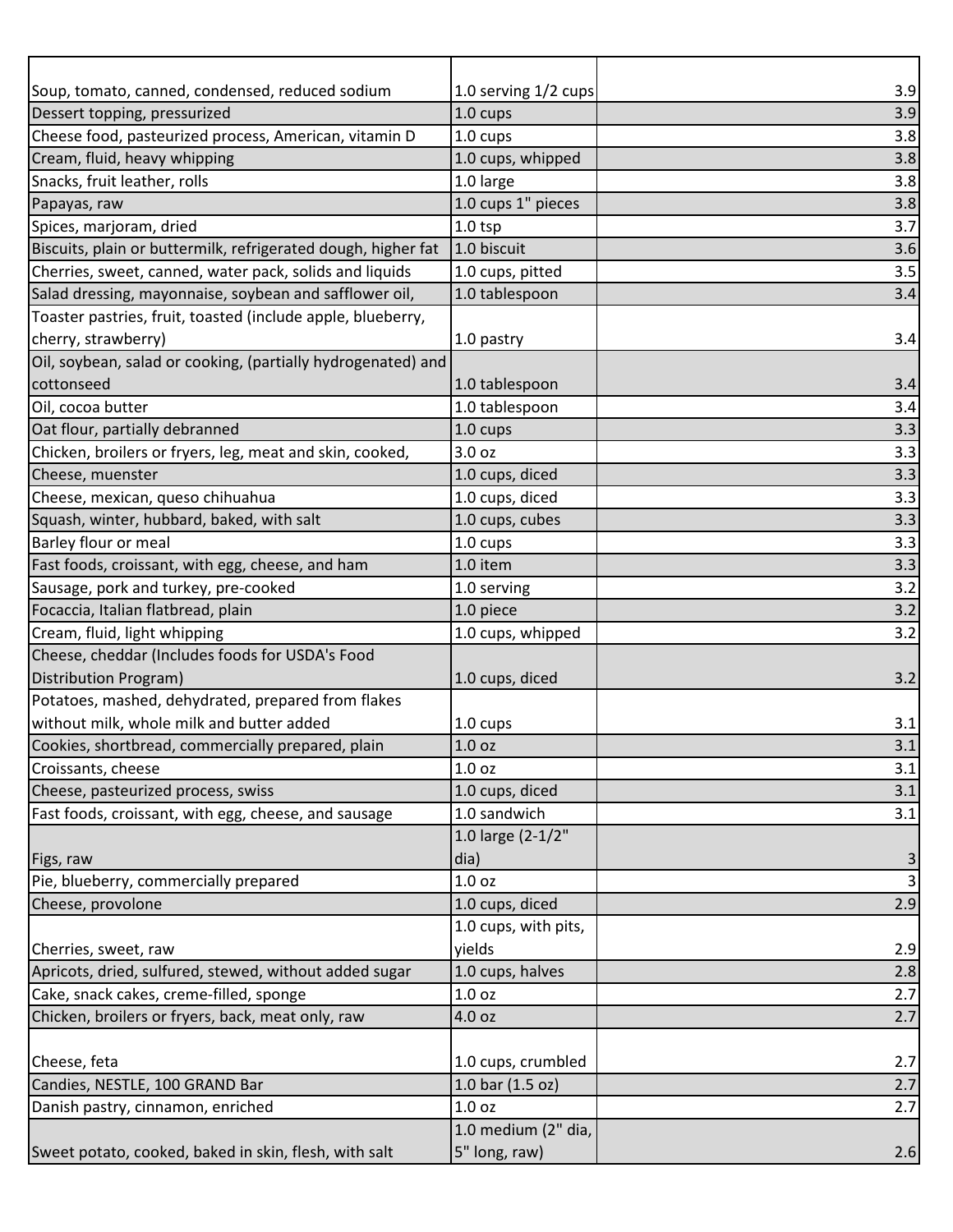| Snacks, potato chips, fat free, salted                                      | 1.0 <sub>oz</sub>    | 2.6                     |
|-----------------------------------------------------------------------------|----------------------|-------------------------|
|                                                                             |                      |                         |
| Cheese, mozzarella, whole milk                                              | 1.0 cups, shredded   | 2.6                     |
| Egg, whole, cooked, fried                                                   | 1.0 large            | 2.6                     |
| Crackers, saltines, whole wheat (includes multi-grain)                      | 1.0 serving          | 2.6                     |
| Cheese spread, pasteurized process, American                                | 1.0 cups, diced      | 2.5                     |
|                                                                             |                      |                         |
| Burdock root, cooked, boiled, drained, without salt                         | 1.0 cups (1" pieces) | 2.5                     |
| Bread, whole-wheat, commercially prepared                                   | 1.0 slice            | 2.5                     |
| Bread, stuffing, cornbread, dry mix, prepared                               | 1.0 <sub>oz</sub>    | 2.5                     |
| Cookies, sugar, commercially prepared, regular (includes                    | 1.0 <sub>oz</sub>    | 2.4                     |
| Squash, winter, hubbard, cooked, boiled, mashed, with salt 1.0 cups, mashed |                      | 2.4                     |
|                                                                             | 1.0 serving 28       |                         |
| Candies, dark chocolate coated coffee beans                                 | pieces               | 2.4                     |
| Squash, winter, hubbard, cooked, boiled, mashed, without                    | 1.0 cups, mashed     | 2.4                     |
| Cherries, sour, red, frozen, unsweetened (Includes foods                    |                      |                         |
| for USDA's Food Distribution Program)                                       | 1.0 cups, unthawed   | 2.3                     |
| Garlic, raw                                                                 | 1.0 cups             | 2.3                     |
| Cookies, oatmeal, commercially prepared, regular                            | 1.0 <sub>oz</sub>    | 2.3                     |
| Candies, chocolate, dark, NFS (45-59% cacao solids 90%; 60-                 |                      |                         |
| 69% cacao solids 5%; 70-85% cacao solids 5%)                                | 1.0 <sub>oz</sub>    | 2.3                     |
| Infant formula, ABBOTT NUTRITION, SIMILAC, Expert Care,                     |                      |                         |
| Diarrhea, ready- to- feed with ARA and DHA                                  | 1.0 fl oz            | 2.2                     |
| Arugula, raw                                                                | 1.0 leaf             | 2.2                     |
| Dessert topping, powdered, 1.5 ounce prepared with 1/2                      | 1.0 cups             | 2.2                     |
| Bread, white wheat                                                          | 1.0 slice            | 2.2                     |
| Pie, cherry, commercially prepared                                          | 1.0 <sub>oz</sub>    | 2.2                     |
| Infant formula, MEAD JOHNSON, ENFAMIL, Premature,                           |                      |                         |
| with iron, 24 calories, ready-to-feed                                       | $1.0 f$ l oz         | 2.1                     |
|                                                                             | 1.0 unit (yield from |                         |
|                                                                             | 1 lb ready-to-cook   |                         |
| Chicken, broilers or fryers, light meat, meat only, raw                     | chicken)             | 2.1                     |
| Pancakes, plain, frozen, ready-to-heat, microwave (includes                 |                      |                         |
| buttermilk)                                                                 | 1.0 <sub>oz</sub>    | 2.1                     |
| Tortillas, ready-to-bake or -fry, flour, shelf stable                       | 1.0 tortilla         | 2.1                     |
| Squash, winter, butternut, cooked, baked, without salt                      | 1.0 cups, cubes      |                         |
| Chocolate, dark, 60-69% cacao solids                                        | 1.0 <sub>oz</sub>    | 2                       |
| Chicken, broilers or fryers, meat and skin, cooked, fried,                  | 3.0 oz               | 2                       |
| Soup, beef noodle, canned, condensed                                        | 0.5 cups             | 2                       |
| Spices, curry powder                                                        | $1.0$ tsp            | 2                       |
| Cookies, oatmeal, commercially prepared, special dietary                    | 1.0 <sub>oz</sub>    | $\overline{\mathbf{c}}$ |
| Danish pastry, cheese                                                       | 1.0 <sub>oz</sub>    | $\overline{2}$          |
| Candies, NESTLE, BUTTERFINGER Crisp                                         | 1.0 piece            | 1.9                     |
| Candies, MARS SNACKFOOD US, M & M's Milk Chocolate                          | 1.0 package (1.69    |                         |
| Candies                                                                     | oz)                  | 1.9                     |
|                                                                             |                      |                         |
| Ice creams, vanilla, light, no sugar added                                  | 1.0 serving 1/2 cups | 1.9                     |
| Bread, cornbread, dry mix, prepared with 2% milk, 80%                       |                      |                         |
| margarine, and eggs                                                         | 1.0 muffin           | 1.9                     |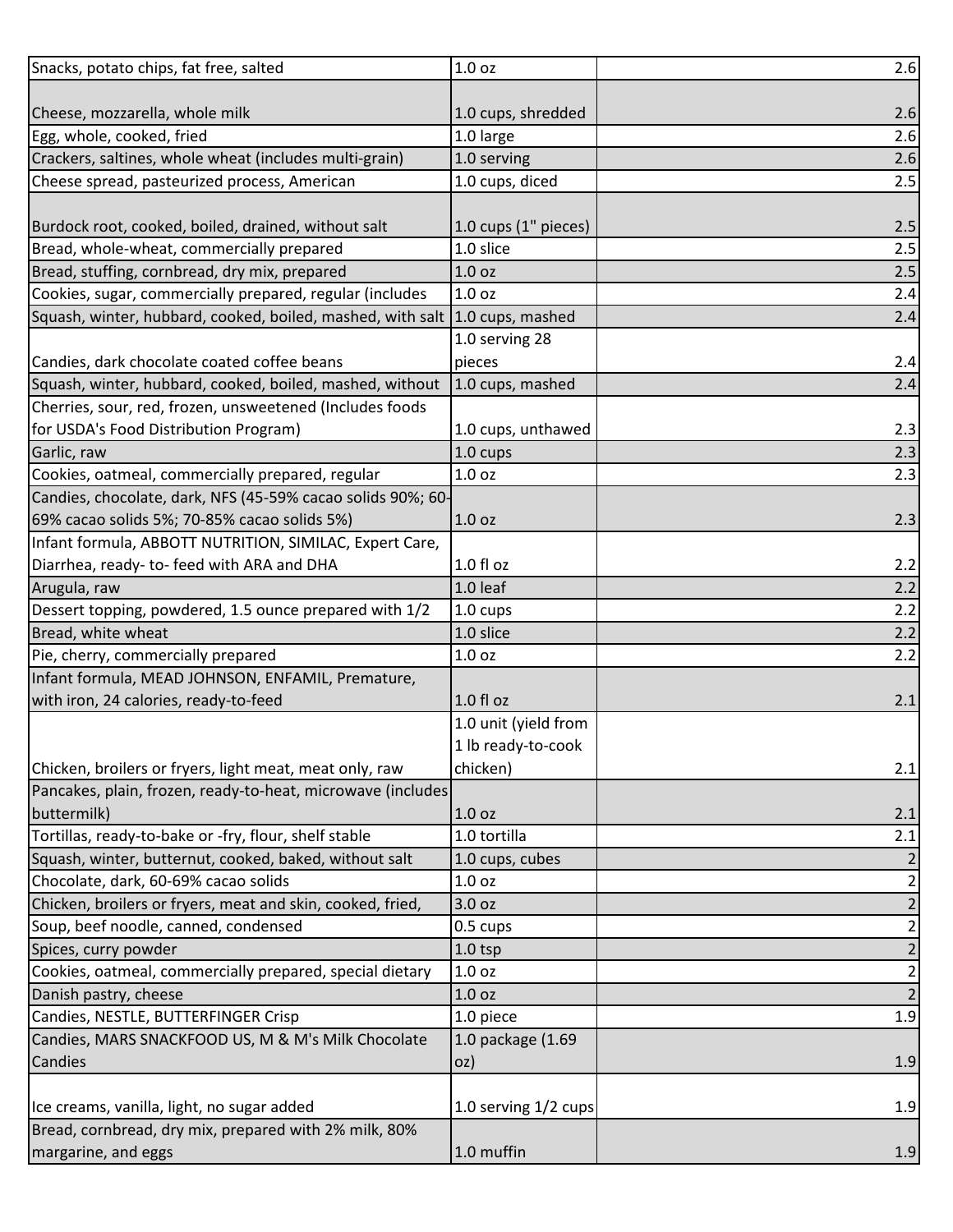| Oil, sesame, salad or cooking                                           | 1.0 tablespoon      | 1.8     |
|-------------------------------------------------------------------------|---------------------|---------|
| Cereals ready-to-eat, POST, HONEY BUNCHES OF OATS with 1.0 cups (1 NLEA |                     |         |
| vanilla bunches                                                         | serving)            | 1.8     |
| Cheese, swiss                                                           | 1.0 cups, diced     | 1.8     |
| Beef, tenderloin, steak, separable lean and fat, trimmed to             |                     |         |
| 1/8" fat, select, raw                                                   | 4.0 oz              | 1.8     |
| Beef, loin, top loin, separable lean and fat, trimmed to 1/8"           |                     |         |
| fat, select, raw                                                        | 4.0 oz              | 1.8     |
| Infant formula, GERBER, GOOD START 2 Soy, with iron,                    | $1.0 f$ l oz        | 1.8     |
| Pie, banana cream, prepared from recipe                                 | 1.0 oz              | 1.8     |
| Cookies, chocolate sandwich, with extra creme filling                   | 1.0 oz              | 1.8     |
|                                                                         | 1.0 serving 2.13 oz |         |
| Candies, MARS SNACKFOOD US, 3 MUSKETEERS Bar                            | bar                 | 1.7     |
| Potatoes, boiled, cooked without skin, flesh, with salt                 | 0.5 cups            | $1.7$   |
| Potatoes, boiled, cooked without skin, flesh, without salt              | 0.5 cups            | 1.7     |
| Cheese, mozzarella, low moisture, part-skim                             | 1.0 cups, diced     | 1.7     |
| Cheese, parmesan, grated                                                | 1.0 cups            | $1.7\,$ |
| Mollusks, oyster, eastern, wild, cooked, moist heat                     | 3.0 oz              | 1.7     |
| Beef, brisket, flat half, boneless, separable lean and fat,             |                     |         |
| trimmed to 0" fat, choice, raw                                          | 4.0 oz              | 1.7     |
| Beef, ribeye cap steak, boneless, separable lean only,                  |                     |         |
| trimmed to 0" fat, choice, raw                                          | 4.0 oz              | 1.7     |
| Beef, short loin, porterhouse steak, separable lean and fat,            |                     |         |
| trimmed to 1/8" fat, choice, raw                                        | 4.0 oz              | 1.7     |
| Beef, top loin petite roast/filet, boneless, separable lean             |                     |         |
| and fat, trimmed to 1/8" fat, all grades, raw                           | 4.0 oz              | 1.7     |
| Beef, chuck eye roast, boneless, America's Beef Roast,                  |                     |         |
| separable lean and fat, trimmed to 0" fat, all grades, raw              | 4.0 oz              | 1.7     |
| Beef, ribeye petite roast/filet, boneless, separable lean               |                     |         |
| only, trimmed to 0" fat, select, raw                                    | 4.0 oz              | 1.7     |
| Passion-fruit, (granadilla), purple, raw                                | 1.0 cups            | $1.7$   |
| Nabisco, Nabisco Ritz Crackers                                          | 1.0 cracker         | 1.6     |
| Cookies, fig bars                                                       | 1.0 oz              | 1.6     |
| Fish, tilapia, raw                                                      | 1.0 fillet          | 1.6     |
| Nuts, mixed nuts, oil roasted, with peanuts, lightly salted             | 1.0 <sub>oz</sub>   | 1.6     |
| Chicken, stewing, meat and skin, and giblets and neck,                  |                     |         |
| cooked, stewed                                                          | 3.0 oz              | 1.6     |
| Infant Formula, GERBER GOOD START 2, GENTLE PLUS,                       | 1.0 fl oz           | 1.6     |
| Infant formula, ABBOTT NUTRITION, SIMILAC, For Spit Up,                 |                     |         |
| ready-to-feed, with ARA and DHA                                         | $1.0 f$ l oz        | 1.6     |
| Infant formula, GERBER, GOOD START 2, PROTECT PLUS,                     |                     |         |
| ready-to-feed                                                           | $1.0 f$ l oz        | 1.6     |
| Cookies, molasses                                                       | 1.0 oz              | 1.6     |
| Cookies, chocolate sandwich, with creme filling, special                | 1.0 oz              | 1.5     |
| Candies, 5TH AVENUE Candy Bar                                           | 1.0 bar 2 oz        | $1.5$   |
| Radishes, raw                                                           | 1.0 cups slices     | 1.5     |
| Potatoes, flesh and skin, raw                                           | 0.5 cups, diced     | $1.5\,$ |
| Frostings, coconut-nut, ready-to-eat                                    | 0.08 package        | $1.5\,$ |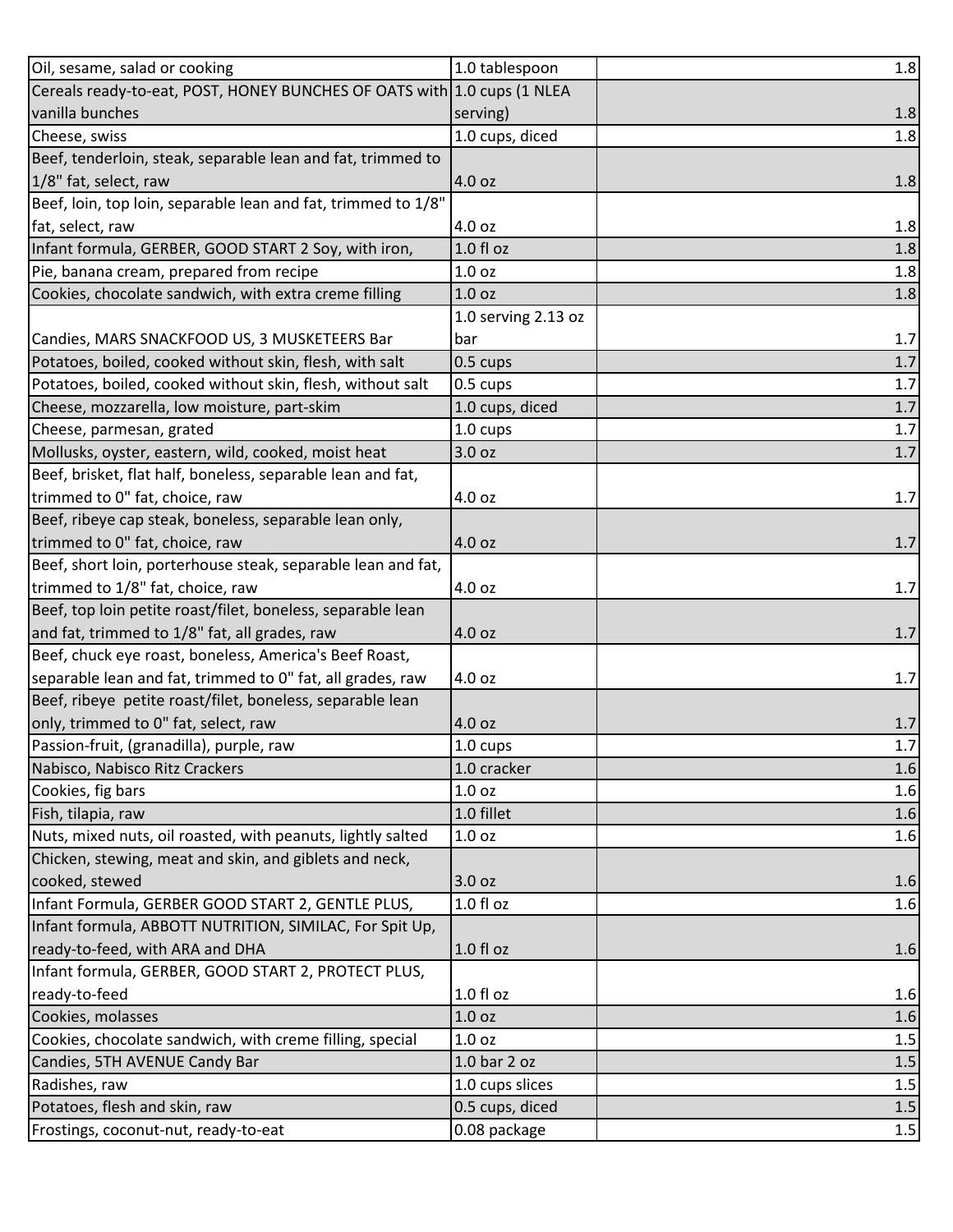|                                                                     | 0.5 cups (1 NLEA     |         |
|---------------------------------------------------------------------|----------------------|---------|
| Cereals, QUAKER, QUAKER MultiGrain Oatmeal, dry                     | serving)             | 1.5     |
| Applesauce, canned, sweetened, without salt                         | 1.0 cups             | 1.5     |
| Lime juice, raw                                                     | 1.0 cups             | 1.5     |
| Snacks, corn-based, extruded, onion-flavor                          | 1.0 oz               | 1.4     |
| Beef, tenderloin, steak, separable lean and fat, trimmed to         |                      |         |
| 1/8" fat, all grades, cooked, broiled                               | 3.0 oz               | 1.4     |
| Bread, wheat                                                        | 1.0 slice            | 1.4     |
| Cookies, vanilla sandwich with creme filling                        | 1.0 <sub>oz</sub>    | 1.4     |
|                                                                     | 1.0 unit (yield from |         |
|                                                                     | 1 lb ready-to-cook   |         |
| Chicken, broilers or fryers, back, meat and skin, raw               | chicken)             | 1.4     |
| Cookies, chocolate chip, commercially prepared, regular,            | 1.0 serving 3        |         |
| lower fat                                                           | cookies              | 1.4     |
| Cheese, ricotta, whole milk                                         | 0.5 cups             | 1.4     |
| Beef, round, top round, steak, separable lean and fat,              |                      |         |
| trimmed to 1/8" fat, choice, cooked, broiled                        | 3.0 oz               | 1.4     |
| Beef, chuck, short ribs, boneless, separable lean only,             |                      |         |
| trimmed to 0" fat, choice, cooked, braised                          | 3.0 oz               | 1.4     |
| Beef, top sirloin, steak, separable lean and fat, trimmed to        |                      |         |
| 1/8" fat, choice, cooked, broiled                                   | 3.0 oz               | 1.4     |
| Beef, loin, top sirloin petite roast, boneless, separable lean      |                      |         |
| only, trimmed to 0" fat, select, cooked, roasted                    | 3.0 oz               | 1.4     |
| Beef, flank, steak, separable lean and fat, trimmed to 0"           |                      |         |
| fat, all grades, raw                                                | 4.0 oz               | 1.4     |
| Crackers, standard snack-type, sandwich, with peanut                | 0.5 oz               | 1.3     |
| Crackers, cheese, regular                                           | 0.5 oz               | 1.3     |
|                                                                     | 1.0 serving 2.1 oz   |         |
| Candies, NESTLE, BUTTERFINGER Bar                                   | bar                  | 1.3     |
| Mollusks, oyster, eastern, wild, cooked, dry heat                   | 3.0 oz               | 1.3     |
| Beef, round, top round steak, boneless, separable lean and          |                      |         |
| fat, trimmed to 0" fat, choice, cooked, grilled                     | 3.0 oz               | 1.3     |
| Beef, brisket, flat half, separable lean and fat, trimmed to        |                      |         |
| 0" fat, select, cooked, braised                                     | 3.0 oz               | 1.3     |
| Pasta, whole-wheat, dry (Includes foods for USDA's Food             |                      |         |
| Distribution Program)                                               | 1.0 cups spaghetti   | 1.3     |
| Cookies, peanut butter, commercially prepared, regular              | 1.0 <sub>oz</sub>    | 1.2     |
| Cake, cheesecake, commercially prepared                             | 1.0 oz               | 1.2     |
| Cereals, oats, instant, fortified, with raisins and spice,          |                      |         |
| prepared with water                                                 | $1.0 \text{ cups}$   | 1.2     |
| Beef, round, top round steak, boneless, separable lean and          |                      |         |
| fat, trimmed to 0" fat, all grades, cooked, grilled                 | 3.0 oz               | 1.2     |
| Beef, top sirloin, steak, separable lean only, trimmed to 0"        |                      |         |
| fat, choice, cooked, broiled                                        | 3.0 oz               | 1.2     |
| Crackers, standard snack-type, sandwich, with cheese filling 0.5 oz |                      | 1.2     |
| Biscuits, plain or buttermilk, frozen, baked                        | 1.0 <sub>oz</sub>    | 1.2     |
| Pie, fried pies, fruit                                              | 1.0 oz               | 1.2     |
| Cream, whipped, cream topping, pressurized                          | 1.0 cups             | $1.1\,$ |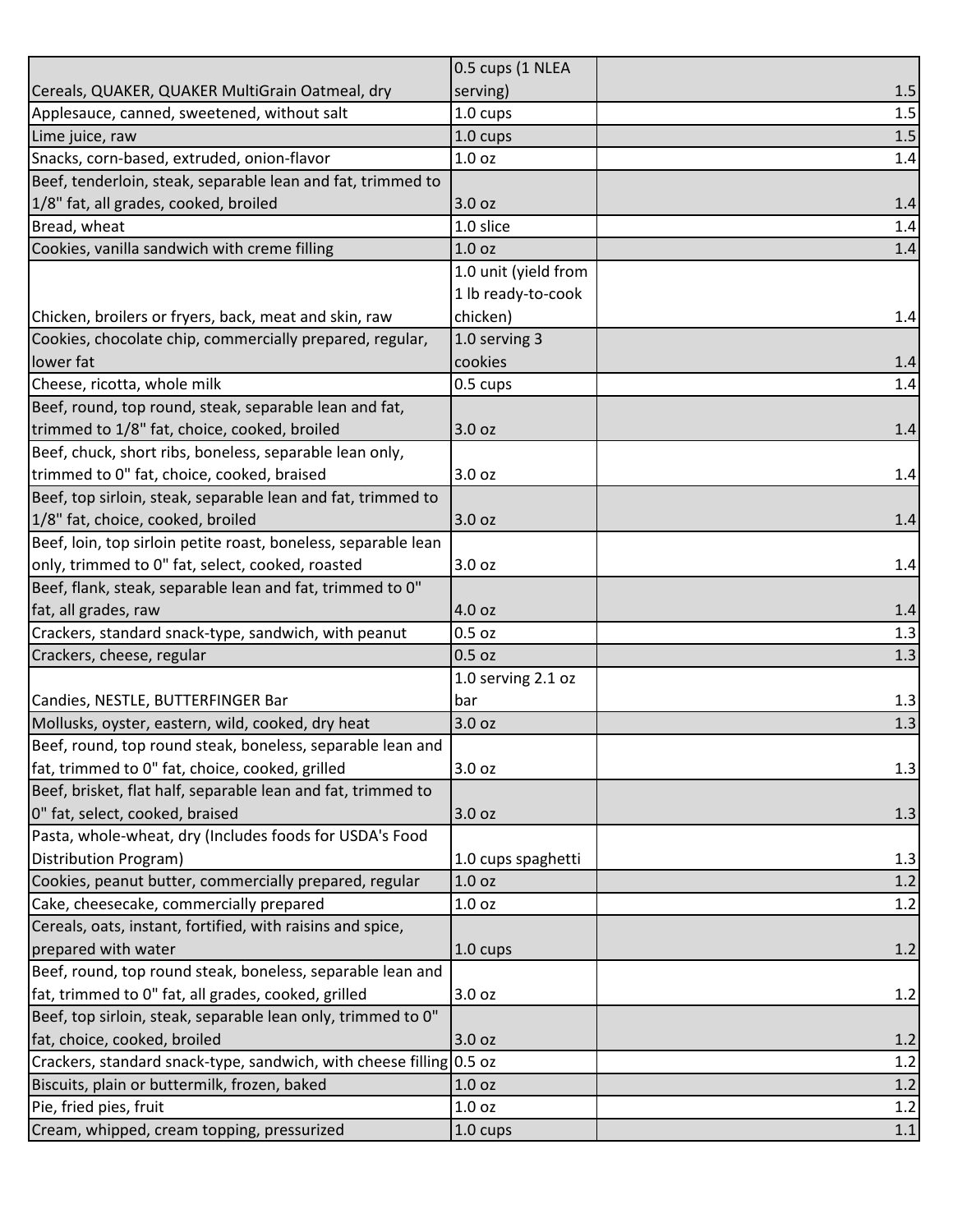| Cheese substitute, mozzarella                                  | 1.0 cups, shredded     | 1.1          |
|----------------------------------------------------------------|------------------------|--------------|
| Cookies, peanut butter sandwich, regular                       | 1.0 <sub>oz</sub>      | 1.1          |
| Beef, loin, bottom sirloin butt, tri-tip roast, separable lean |                        |              |
| only, trimmed to 0" fat, all grades, cooked, roasted           | 3.0 oz                 | 1.1          |
| Breadfruit, raw                                                | 1.0 cups               | 1.1          |
| Croutons, seasoned                                             | $0.5$ oz               | 1.1          |
| Salad dressing, russian dressing, low calorie                  | 1.0 tablespoon         | 1.1          |
| Cheese, pasteurized process, American, fortified with          | 1.0 <sub>oz</sub>      |              |
| Orange juice, frozen concentrate, unsweetened, undiluted       | 1.0 cups               |              |
| Cake, coffeecake, cinnamon with crumb topping, dry mix,        | 1.0 <sub>oz</sub>      | 1            |
| Fast foods, english muffin, with egg, cheese, and canadian     | 1.0 sandwich           | 1            |
|                                                                | 1.0 slice (average     |              |
| Bread, pan dulce, sweet yeast bread                            | weight of 1 slice)     | 1            |
| Potatoes, baked, skin, without salt                            | 1.0 skin               |              |
| Oil, safflower, salad or cooking, linoleic, (over 70%)         | 1.0 tbsp               | 1            |
| Bread, white, commercially prepared, toasted                   | 1.0 <sub>oz</sub>      | 1            |
| Mountain yam, hawaii, raw                                      | 0.5 cups, cubes        | $\mathbf{1}$ |
| Beef, ground, 90% lean meat / 10% fat, patty, cooked,          | 3.0 oz                 | 0.9          |
| Beerwurst, pork and beef                                       | 1.0 serving 2 oz       | 0.9          |
| Cheese, ricotta, part skim milk                                | 0.5 cups               | 0.9          |
| Soup, cream of chicken, canned, condensed, reduced             | 0.5 cups               | 0.9          |
| Pork sausage, link/patty, fully cooked, unheated               | 1.0 link               | 0.9          |
| Pancakes, buckwheat, dry mix, incomplete                       | 1.0 <sub>oz</sub>      | 0.9          |
| Candies, MARS SNACKFOOD US, STARBURST Fruit Chews,             | 1.0 serving fun size   |              |
| Original fruits                                                | (8 chews)<br>$1.0$ tsp | 0.8<br>0.8   |
| Spices, cinnamon, ground                                       | 1.0 cups               | 0.8          |
| Eggnog<br>Litchis, raw                                         | 1.0 cups               | 0.8          |
| Oil, sunflower, high oleic (70% and over)                      | 1.0 tbsp               | 0.8          |
| Cookies, sugar wafers with creme filling, regular              | 3.0 cookies            | 0.8          |
| Pears, canned, light syrup pack, solids and liquids            | 1.0 cups, halves       | 0.8          |
| Milk, chocolate, fluid, commercial, whole, with added          |                        |              |
| vitamin A and vitamin D                                        | 1.0 cups               | 0.8          |
| Cookies, sugar wafer, with creme filling, sugar free           | 1.0 <sub>oz</sub>      | 0.7          |
| Cereals ready-to-eat, POST, Shredded Wheat, original           | 1.0 cups (1 NLEA       |              |
| spoon-size                                                     | serving)               | 0.7          |
| Beerwurst, beer salami, pork and beef                          | 2.0 oz                 | 0.7          |
| Candies, truffles, prepared-from-recipe                        | 1.0 piece              | 0.7          |
|                                                                |                        |              |
| Chocolate-flavored hazelnut spread                             | 1.0 serving 2 TBSP     | 0.7          |
| Cheese, blue                                                   | 1.0 <sub>oz</sub>      | 0.7          |
| Cookies, chocolate wafers                                      | 1.0 <sub>oz</sub>      | 0.7          |
| Cake, cherry fudge with chocolate frosting                     | 1.0 oz                 | 0.7          |
| Snacks, oriental mix, rice-based                               | 1.0 <sub>oz</sub>      | 0.7          |
| Egg, whole, cooked, omelet                                     | 1.0 tbsp               | 0.7          |
| Apples, raw, without skin                                      | 1.0 cups slices        | 0.7          |
| Cereals ready-to-eat, POST, Shredded Wheat, original big       | 2.0 biscuits (1 NLEA   |              |
| biscuit                                                        | serving)               | 0.7          |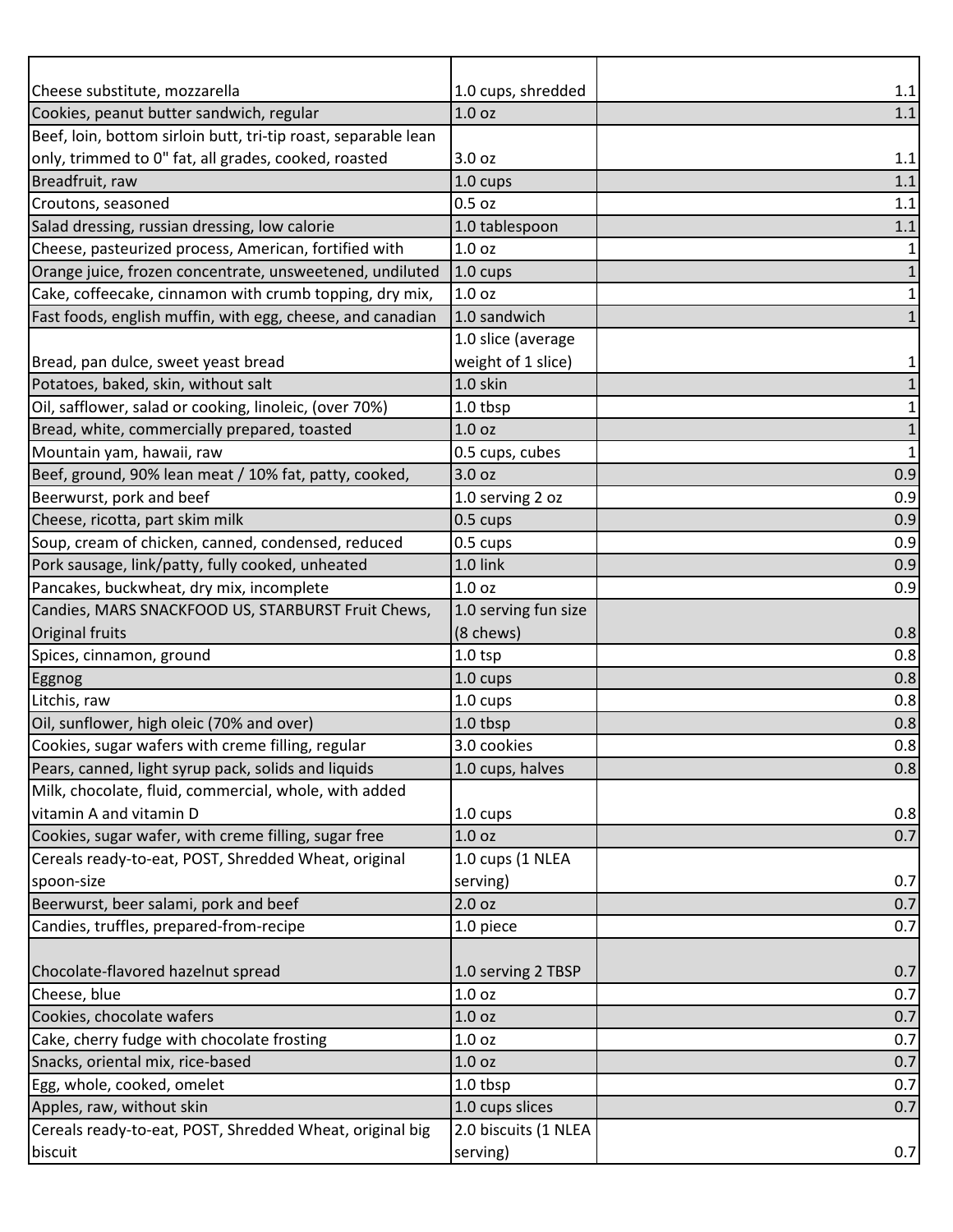| Game meat, deer, loin, separable lean only, 1" steak,                          |                      |     |
|--------------------------------------------------------------------------------|----------------------|-----|
| cooked, broiled                                                                | 1.0 steak            | 0.6 |
| Onions, raw                                                                    | 1.0 cups, chopped    | 0.6 |
| Candies, caramels, chocolate-flavor roll                                       | 1.0 piece            | 0.6 |
| Onions, frozen, whole, cooked, boiled, drained, without                        | 1.0 cups             | 0.6 |
| Cheese, camembert                                                              | 1.0 <sub>oz</sub>    | 0.6 |
| Bologna, meat and poultry                                                      | 1.0 slice            | 0.6 |
| Soup, pea, green, canned, condensed                                            | 0.5 cups             | 0.5 |
| Croissants, butter                                                             | 1.0 <sub>oz</sub>    | 0.5 |
| Cream, fluid, light (coffee cream or table cream)                              | $1.0 f$ l oz         | 0.5 |
| Milk, chocolate, fluid, commercial, reduced fat, with added                    |                      |     |
| vitamin A and vitamin D                                                        | 1.0 cups             | 0.5 |
| Corn, sweet, yellow, frozen, kernels cut off cob, boiled,                      |                      |     |
| drained, without salt                                                          | 1.0 cups             | 0.5 |
| Soup, onion, canned, condensed                                                 | 0.5 cups (4 fl oz)   | 0.5 |
| Beets, canned, regular pack, solids and liquids                                | 1.0 cups             | 0.5 |
| Sour dressing, non-butterfat, cultured, filled cream-type                      | 1.0 tbsp             | 0.5 |
| Cheese, neufchatel                                                             | 1.0 <sub>oz</sub>    | 0.5 |
| Bread, oatmeal, toasted                                                        | 1.0 <sub>oz</sub>    | 0.5 |
| Braunschweiger (a liver sausage), pork                                         | 1.0 <sub>oz</sub>    | 0.5 |
| Candies, fudge, chocolate, with nuts, prepared-from-recipe 1.0 oz              |                      | 0.5 |
| Cheese, cottage, creamed, with fruit                                           | 4.0 oz               | 0.5 |
| Chicken, skin (drumsticks and thighs), raw                                     | 4.0 oz               | 0.5 |
| <b>Bacon and beef sticks</b>                                                   | 1.0 <sub>oz</sub>    | 0.4 |
| Sausage, turkey, hot, smoked                                                   | 2.0 oz               | 0.4 |
| Onions, sweet, raw                                                             | 1.0 NLEA serving     | 0.4 |
| Puddings, chocolate, dry mix, regular, prepared with whole  0.5 cups           |                      | 0.4 |
| Wheat flour, white, bread, enriched                                            | 1.0 cups             | 0.4 |
| Corn, sweet, yellow, frozen, kernels cut off cob,                              |                      |     |
| unprepared (Includes foods for USDA's Food Distribution                        | 1.0 cups             | 0.4 |
| Spices, turmeric, ground                                                       | $1.0$ tsp            | 0.4 |
|                                                                                | 1.0 cups spiral      |     |
| Macaroni, vegetable, enriched, cooked                                          | shaped               | 0.4 |
| Snacks, tortilla chips, ranch-flavor                                           | 1.0 <sub>oz</sub>    | 0.4 |
| Cream, fluid, half and half                                                    | 1.0 f1 oz            | 0.4 |
|                                                                                | 0.75 cups (1 NLEA    |     |
| Cereals ready-to-eat, QUAKER, QUAKER OAT LIFE, plain                           | serving)             | 0.4 |
|                                                                                | 0.33 package (10     |     |
| Onions, frozen, whole, unprepared                                              | oz)                  | 0.4 |
| Soup, chicken with rice, canned, condensed                                     | 0.5 cups             | 0.4 |
|                                                                                | 0.75 cups (1 NLEA    |     |
| Cereals ready-to-eat, POST, COCOA PEBBLES                                      | serving)             | 0.4 |
| Wheat flour, white, all-purpose, unenriched                                    | 1.0 cups             | 0.4 |
|                                                                                | 1.0 oz crunchy       |     |
| Snacks, corn-based, extruded, puffs or twists, cheese-flavor (about 21 pieces) |                      | 0.4 |
| Bread, protein (includes gluten)                                               | 1.0 <sub>oz</sub>    | 0.4 |
| Cornmeal, whole-grain, white                                                   | 1.0 cups             | 0.4 |
|                                                                                | 1.0 pat (1" sq, 1/3" |     |
| Butter, salted                                                                 | high)                | 0.3 |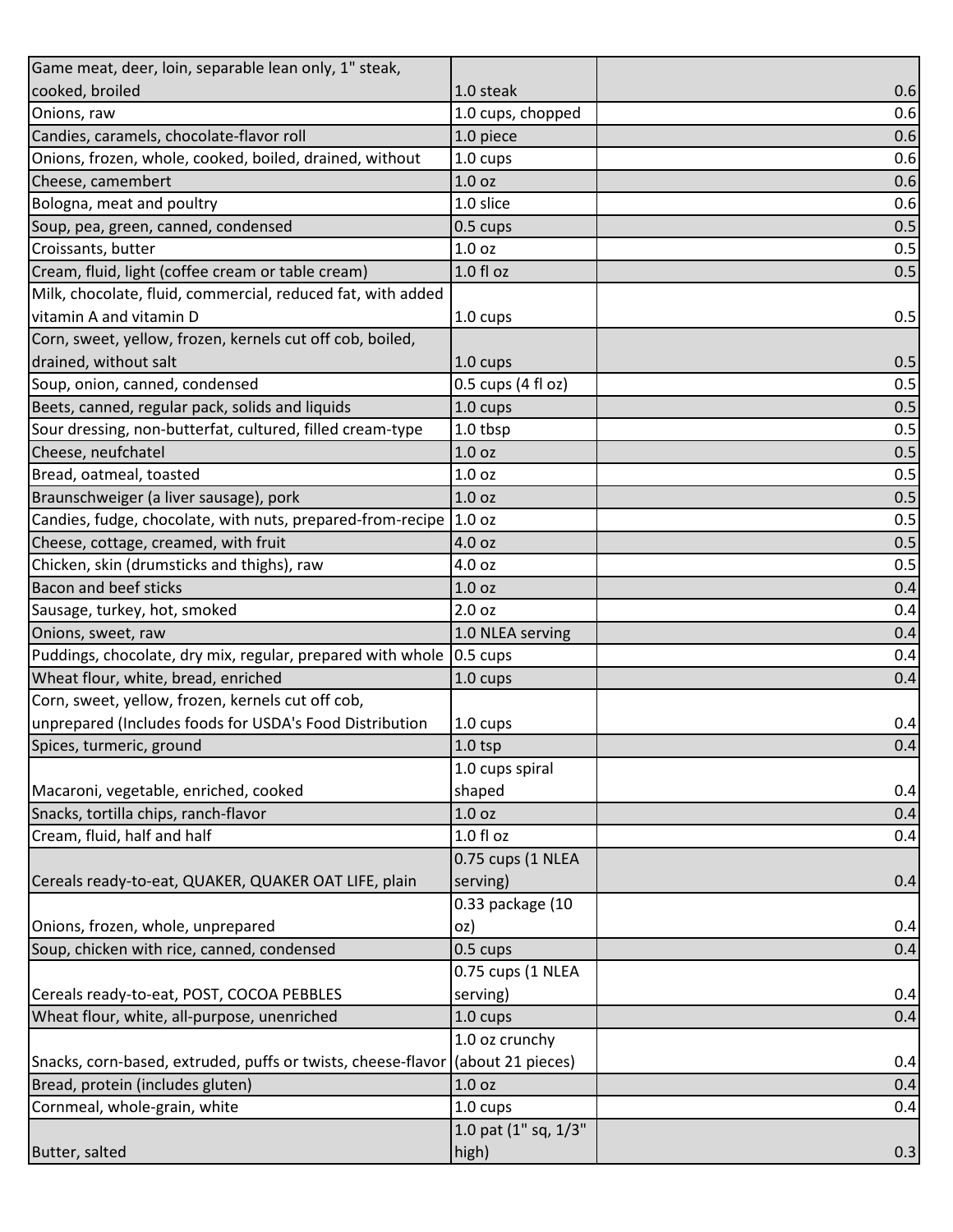| Bread, rye                                                    | 1.0 oz               | 0.3 |
|---------------------------------------------------------------|----------------------|-----|
| Bread, oat bran                                               | 1.0 <sub>oz</sub>    | 0.3 |
|                                                               |                      |     |
| Yogurt, plain, whole milk                                     | 1.0 container (6 oz) | 0.3 |
|                                                               |                      |     |
| Yogurt, plain, low fat                                        | 1.0 container (6 oz) | 0.3 |
| Bread, stuffing, dry mix                                      | 1.0 <sub>oz</sub>    | 0.3 |
| Chicken, broilers or fryers, separable fat, raw               | 1.0 tbsp             | 0.3 |
| Cheese, cream                                                 | 1.0 tbsp             | 0.3 |
| Candies, MOUNDS Candy Bar                                     | 1.0 bar snack size   | 0.3 |
|                                                               | 1.0 cups (1 NLEA     |     |
| Cereals ready-to-eat, QUAKER, QUAKER Puffed Wheat             | serving)             | 0.3 |
| Fish, herring, Atlantic, pickled                              | 1.0 cups             | 0.3 |
| Beets, raw                                                    | 1.0 cups             | 0.3 |
| Popcorn, sugar syrup/caramel, fat-free                        | 1.0 <sub>oz</sub>    | 0.3 |
| Tamarind nectar, canned                                       | 1.0 cups             | 0.3 |
| Milk, reduced fat, fluid, 2% milkfat, protein fortified, with |                      |     |
| added vitamin A and vitamin D                                 | 1.0 cups             | 0.2 |
| Cereals, CREAM OF WHEAT, instant, prepared with water,        |                      |     |
| without salt                                                  | 1.0 cups             | 0.2 |
| Bagels, plain, enriched, with calcium propionate (includes    | 1.0 mini bagel (2-   |     |
| onion, poppy, sesame), toasted                                | $1/2$ " dia)         | 0.2 |
| Gravy, beef, canned, ready-to-serve                           | 1.0 cups             | 0.2 |
| Frostings, glaze, chocolate, prepared-from-recipe, with       |                      |     |
| butter, NFSMI Recipe No. C-32                                 | 2.0 tablespoon       | 0.2 |
| Milk, canned, condensed, sweetened                            | 1.0 fl oz            | 0.2 |
|                                                               | 1.0 serving 4 oz     |     |
| Puddings, rice, ready-to-eat                                  | pudding cups         | 0.2 |
| Grapefruit juice, white, frozen concentrate, unsweetened,     |                      |     |
| undiluted                                                     | 1.0 can (6 fl oz)    | 0.2 |
| Egg, yolk, raw, frozen, sugared, pasteurized                  | 1.0 <sub>oz</sub>    | 0.2 |
| Bagels, plain, enriched, with calcium propionate (includes    |                      |     |
| onion, poppy, sesame)                                         | 1.0 bagel            | 0.2 |
|                                                               | 1.0 cups (1 NLEA     |     |
| Cereals ready-to-eat, POST, Honeycomb Cereal                  | serving)             | 0.2 |
| Onions, dehydrated flakes                                     | 1.0 tbsp             | 0.2 |
| Noodles, egg, dry, unenriched                                 | 1.0 cups             | 0.2 |
|                                                               | 0.75 cups (1 NLEA    |     |
| Cereals ready-to-eat, BARBARA'S PUFFINS, original             | serving)             | 0.2 |
| Rice, white, long-grain, regular, raw, unenriched             | 1.0 cups             | 0.2 |
| Cream, sour, cultured                                         | 1.0 tbsp             | 0.2 |
| Puddings, chocolate, ready-to-eat                             | 1.0 oz               | 0.2 |
| Bread, reduced-calorie, white                                 | 1.0 oz               | 0.2 |
|                                                               |                      |     |
| Yogurt, fruit, low fat, 9 g protein/8 oz                      | 1.0 container (6 oz) | 0.2 |
| Milk, canned, evaporated, with added vitamin D and            |                      |     |
| without added vitamin A                                       | 1.0 fl oz            | 0.2 |
| Turnips, frozen, cooked, boiled, drained, without salt        | 1.0 cups             | 0.2 |
| Egg, whole, cooked, poached                                   | 1.0 large            | 0.1 |